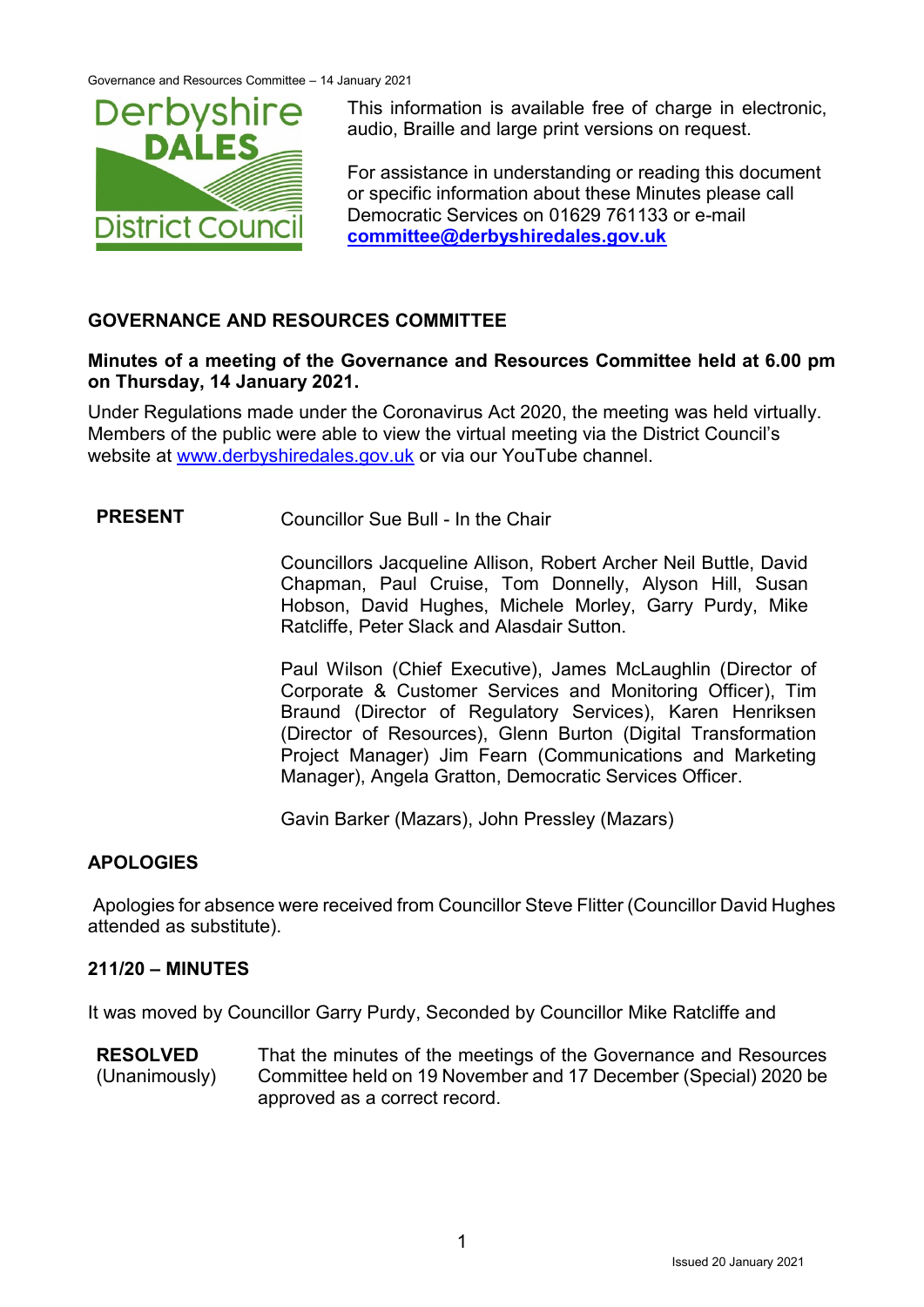#### **Amendment to running order**

Councillor Sue Bull (Chair) moved that Item 11 be moved to the end of the agenda as the Appendix was Exempt from publication under the Local Government Act 1972 Schedule 12A Section 1, 2 and 3

### **212/20 – EXTERNAL AUDITOR'S ANNUAL AUDIT LETTER FOR 2019/20 AND REQUEST FOR APPROVAL OF FEE INCREASE**

The Committee considered a report on the External Auditor's Annual Audit Letter summarising the audit work completed in relation to the 2019/20 audit year and seeking approval for an increase in the fees. The Annual Audit Letter for 2019/20 was consistent with the Audit Completion Report presented to Council on 19 November 2020.

The Director of Resources gave a brief introduction and clarification of the fee setting and variation process under the terms of the contract and recommended approval of the letter and increased fees with an amendment to Recommendation 2 as follows:

*'That delegated authority be given to the Director of Resources to agree the audit fee for the 2019/20 accounts with the PSAA and that the additional fees for 2019/20 be incorporated into the revised revenue estimates for 2020/21 and the recurring element of £5,910 p.a. be built into the draft revenue budget for 2021/22, to be considered by Council on 4 March 2021.'*

The Director of Resources introduced Gavin Barker of Mazars LLP who presented the key issues in the letter and answered questions**:**

- **Audit Opinion** unqualified opinion issued on the Authority's financial statements;
- **Value For Money (VFM) conclusion** the auditor was satisfied that the Council had put in place proper arrangements to secure economy, efficiency and effectiveness in the use of resources for the year ended 31 March 2020;
- **Statutory reporting** The external auditor had not issued a report in the public interest or made written recommendations to the Council;
- **Significant risks relating to valuations** the auditor had identified the valuation of property, plant and equipment (PPE) and the valuation of the pension liability as areas of significant risk (As set out in paragraphs 1.3 and 1.4 of the letter);
- **Internal Control Recommendations** The external auditor made three recommendations relating to internal controls, one of which had occurred in previous years. These were shown in Section 2 of the Annual Audit Letter (Appendix 1), and had been accepted by management (As set out in paragraph 1.5 of the letter);
- **Significant VFM Risk** The achievement of savings and income generation targets had been identified as a significant risk in Section 3 of the annual audit letter. The external auditor had concluded that "We obtained sufficient assurance to conclude that the Council continues to have appropriate arrangements in place";
- **Audit Fees** In section 5 of the Annual Audit Letter the auditor presented details of a proposed fee increase of £10,102 for 2019/20 and a recurring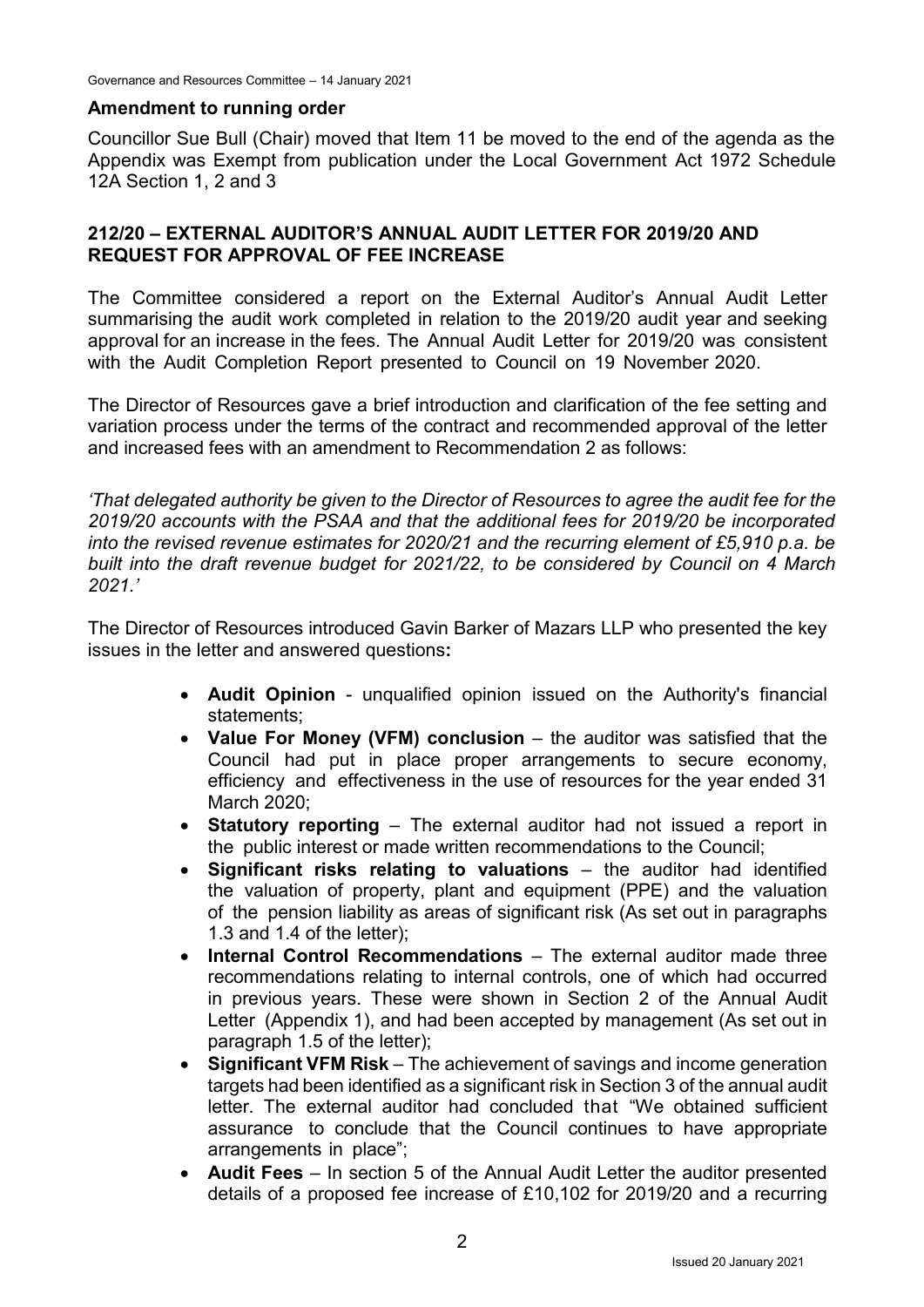increase of £5,910 for 2021/22 onwards As et out paragraphs 1.6 and 1.7 of the letter);

 **Forward Look** - in section 6 of the Annual Audit Letter the external auditor highlights the uncertainty and pressures (including the impact of the Covid-19 pandemic and the EU exit) that the Council will face in its medium term financial planning. This section also highlights changes to the Code of Audit Practice and the Redmond Review. More information is given in paragraph 1.8.

Councillor Hughes moved an amendment proposing that the following a note be added to the end of Recommendation 2:

'Noting that all organisations, public and commercial have been affected by the pandemic and losses arising should be shared fairly between them'.

The Committee asked that their gratitude to Director of Resources on her exemplary management of the finances of the Council be recorded. Councillor Purdy thanked John Pressley and Gavin Barker of Mazars for attending the meeting.

It was moved by Councillor Michele Morley, seconded by Councillor Purdy and

- 1. That the External Auditor's "Annual Audit Letter for 2019/20 is received.
	- 2. That delegated authority be given to the Director of Resources to agree the audit fee for the 2019/20 accounts with the PSAA and that the additional fees for 2019/20 be incorporated into the revised revenue estimates for 2020/21 and the recurring element of £5,910 p.a. be built into the draft revenue budget for 2021/22, to be considered by Council on 4 March 2021.

Noting that all organisations, public and commercial have been affected by the pandemic and losses arising should be shared fairly between them.

The Chairman declared the motion CARRIED.

**RESOLVED** (Unanimously)

#### **213/20 – FEES AND CHARGES FOR 2021/22**

The Committee considered a report setting outrecommendations in respect of an annual review of fees and charges in relation to services provided by Community and Environmental Services, Corporate and Customer Services and Regulatory Services.

The Director of Resources provided a brief introduction and clarified the content of the report.

It was proposed that the majority of fees and charges be increased with effect from 1<sup>st</sup> April 2021 by approximately 2%, with VAT applied, (current rate 20%) and rounded up or down as appropriate. Any proposals to freeze fees for 2021/22, or to increase them by significantly more than 2%, were explained in the report or the relevant appendix.

It was moved by Councillor Michelle Morley, seconded by Councillor Susan Hobson and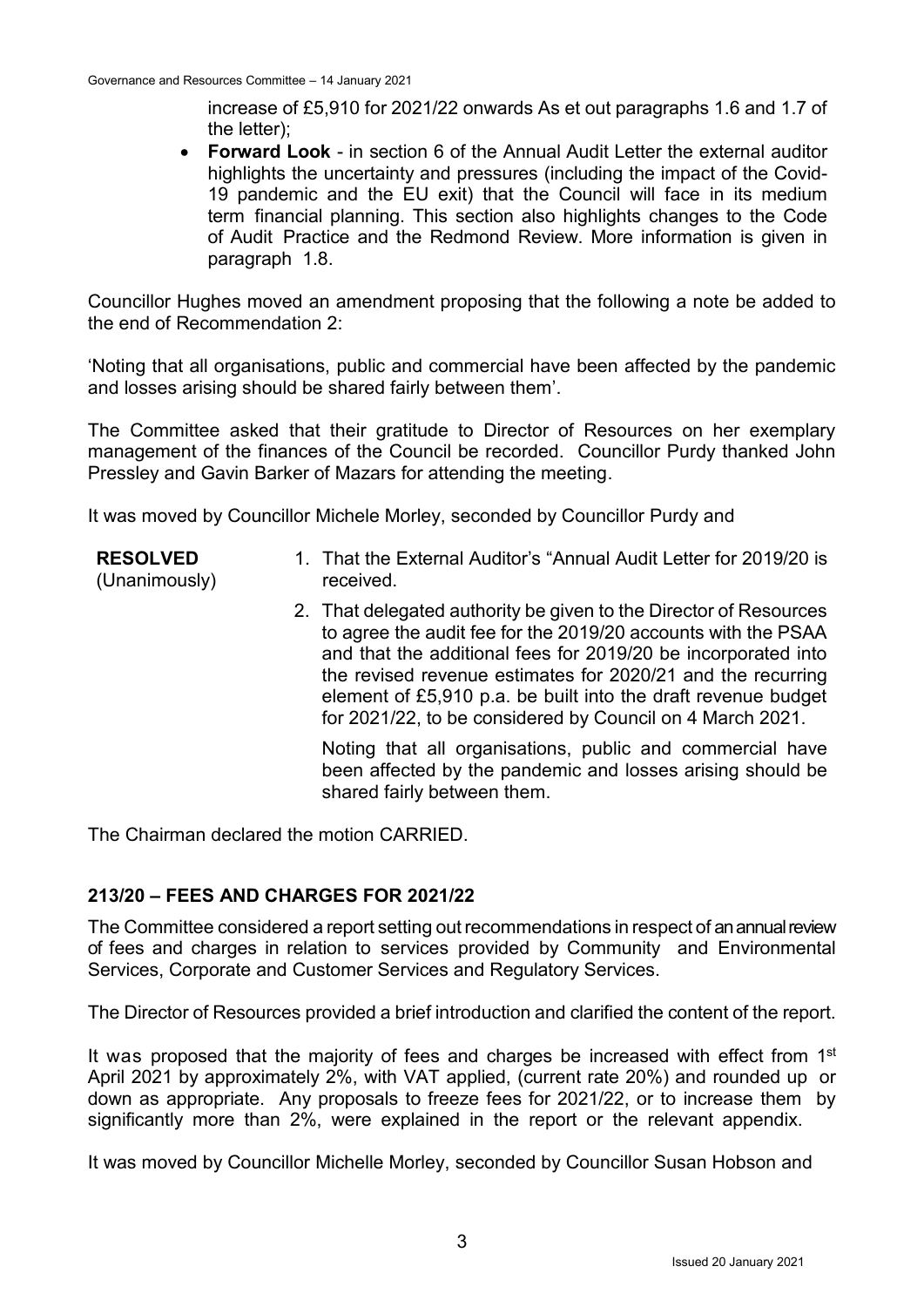**RESOLVED**

(unanimously)

That the fees and charges recommended in Appendices 1 – 13 of the report are approved and implemented with effect from 1 April 2021.

The Chairman declared the motion CARRIED.

# **214/20 – MICROSOFT 365**

The Committee considered a report seeking approval for the additional annual revenue expenditure needed from 2021/22 onwards to cover the cost of Microsoft 365 licenses and the Cloud security software required to maintain access to a supported version of Microsoft Office. The Committee were also asked to approve the additional one-off revenue expenditure in 2021/22 needed to setup the Microsoft 365 environment.

The Director of Resources gave a brief introduction and clarification of the report.

It was noted that Microsoft Office provided the Council with email, calendar and document editing software including Outlook, Excel, Word and PowerPoint. The current version used by the Council would no longer be supported by Microsoft after April 2023. This support was deemed essential to ensure that security updates were available to mitigate the risks of malicious viruses, malware and spam. Additionally, future upgrades of some of the major business applications used by the Council would no longer support the current version. As well as security best practice, maintaining supported versions of key business solutions was mandatory for our Public Service Network compliance

It was confirmed that to upgrade the Microsoft Office licenses, the Council would need to procure cloud based Microsoft 365 licenses. These licenses would be perpetual, subscription based licenses which would require additional annual revenue expenditure. Along with the traditional Office products (Outlook, Word, Excel, and PowerPoint) Microsoft 365 licenses would provide additional security and offer additional functionality for the Council, however the implementation and rollout of the new software would also require additional resource and cloud based security products.

The rollout will be undertaken using a phased approach with North East Derbyshire District Council and Bolsover Council being migrated first.

It was moved by Councillor Garry Purdy, seconded by Councillor Neil Buttle and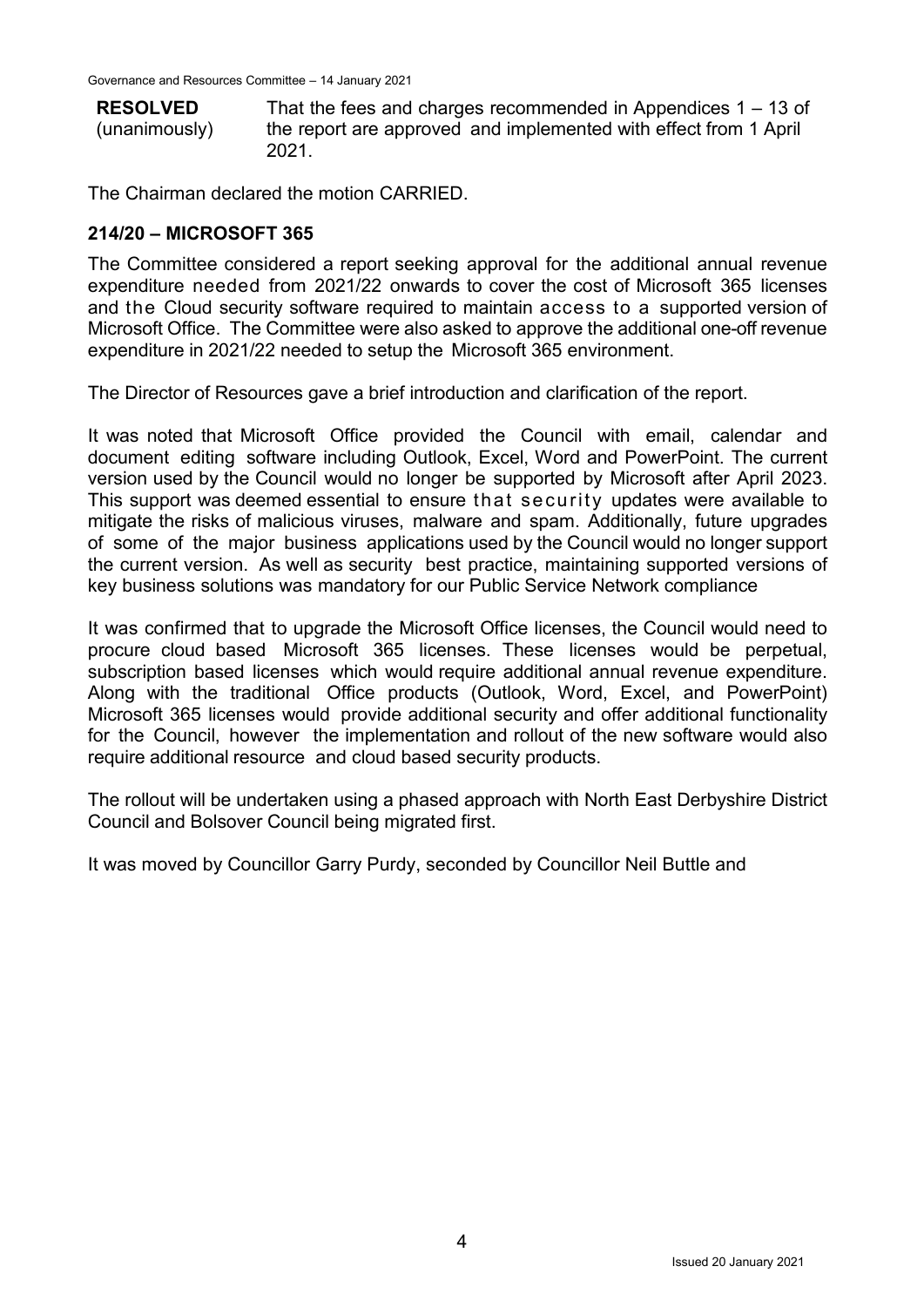**RESOLVED** (unanimously)

.

1. The additional annual revenue expenditure of £48,000 for 2021/22 onwards for Microsoft 365 licenses and Cloud security software to maintain supported versions of Microsoft Office software be approved and included in the revenue spending proposals for 2021/22, to be considered by Council in March 2021.

- 2. The additional revenue expenditure £5,000 required in 2021/22 to setup the Microsoft 365 environment be approved and included in the revenue spending proposals for 2021/22, to be considered by Council in March 2021.
- 3. The Committee acknowledges that future additional resource requirements may be required to facilitate the implementation and rollout of Microsoft 365 alongside current and future technical projects.

The Chairman declared the motion CARRIED.

Councillor Cruise left the meeting following consideration of this item.

### **215/20 – DIGITAL TRANSFORMATION PROJECT UPDATE AND CRM FUNDING REQUEST.**

The committee received a report providing an update on the Council's Digital Transformation project, the impact of the COVID-19 crisis on the project and the rationale for requesting additional funds to support the COVID-19 response

The Digital Transformation Project Manager provided a summary of the benefits and simplified processes:

The CRM system had been launched on 1 April 2020 with 49 forms; replacing all existing District Council web forms and introduced a number of new, automated and customer trackable services. The CRM roll out also included the launch of the MyAccount functionality which allowed users to track the progress of Clean and Green service requests and provided a customised dashboard with data on their waste collections and Councillors.

In addition to the CRM launching on 1 April, the Digital Transformation Project launched three new fully CRM integrated payment systems; SCP for self-service card and PayPal payments, Paye.net Portal for payments made via the phone or in person at reception and Paye.net which replaced the District Council's old Cash receipting system.

During July and August the CRM system was utilised to provide a fully digital end to end solution for businesses to apply for the COVID-19 Discretionary Grant Fund. The CRM system processed over 340 applications and the payments of approved grants. The CRM system also facilitated the requirements for reporting back to Central Government the progress and impact of these grants.

July also saw the launch of the COVID-19 business intentions registration form launched within the CRM. This form was designed to support the District Council to track and support business to re-open following the lockdown.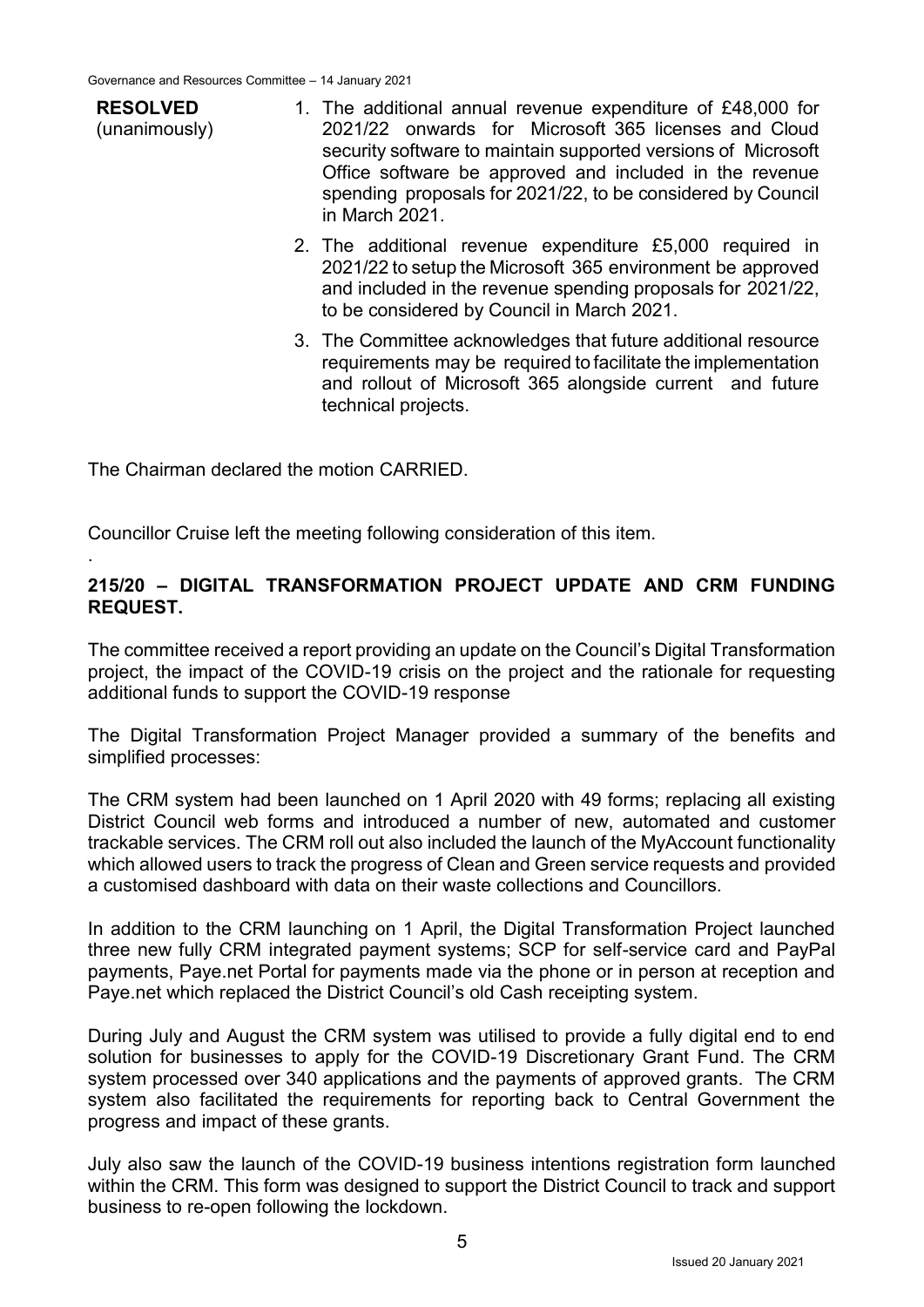In September the new Garden Waste Subscription Service was launched within the CRM. This solution allowed customers to apply for the new subscription service and fully automatically processed all successful subscriptions in to the new Whitespace system. At the time of writing this report there have been over 10,000 subscriptions taken out via the CRM system. Together with its integration payment systems the solution has collected over £354,000 of subscription fees.

Further COVID-19 related business grant schemes were launched in November to support business initially in the first tiered systems, and then the second national lockdown. Again the CRM was utilised to provide a fully automated and end to end solution to handle, process and pay the grants whilst allowing customers to track their progress.

Two further business grants were launched in via the CRM system in December 2020; Additional Restrictions Grants and the Wet-led pub Christmas Support Payments. At the time of writing over 220 applications have been submitted across these two schemes with the first payments having been made to successful applicants on 5 January 2021

The CRM had been instrumental in supporting the residents and business of the District during 2020 and allowed the District Council to continue to maintain its services throughout the COVID-19 crisis. The CRM's integrated, automated and efficient technology and process design allowed for a range of services to continue throughout the period and allowed the District Council to continue to deliver services with reduced functional staffing levels during the initial lockdown and beyond. As a result since the 1 April 2020 to 31 December 2020, the CRM has increased the number of services available online from 49 at launch to over 80. It has processed over 46,000 enquiries with 91% submitted directly by the customer via Self Service and has 3,599 registered MyAccount users at the time of writing.

The scale of the technical support required to implement and automate payment of the latest round of COVID-19 business support grants; coupled with the increasing number and complexity of schemes; the extreme deadlines and additional priority activities for the Digital Transformation team has required and will continue to require us to procure additional technical consultancy services from the CRM providers (Meritec).

Meritec offer customers the ability to purchase consultancy days in packages of 10 days at the rate of £650 (+VAT) per day. To date the authority has utilised approximately nine days of consultancy work from Meritec to support the District Councils objectives. Additionally, officers have identified a number of additional technical requirements we will need of them to support the existing COVID-19 grant schemes. As a result of the work already undertaken by Meritec and in anticipation of the additional services required to support the District Councils COVID-19 response it is recommended that the Council procures two 10 day consultancy packages at a reduced rate of £600 (+VAT) per day; totalling £12,000 (+VAT).

The Council's decision to invest in a CRM system has been proven to have paid off significantly in the face of the challenges presented in responding to the Covid-19 pandemic. The self-service functionality it provides, as well as easy to use pathways through the Council's website to apply for Covid grant funding has meant that the Council has been better able to serve its customers and do so more efficiently. Further work would be required in respect of Phase 2 of the CRM implementation which would deliver further efficiencies and improvements, however the timing of this work is likely to be impacted by the demands of responding to Covid-19, which had delayed various aspects of the digital transformation to date. Members would continue to receive update reports in respect of the progress made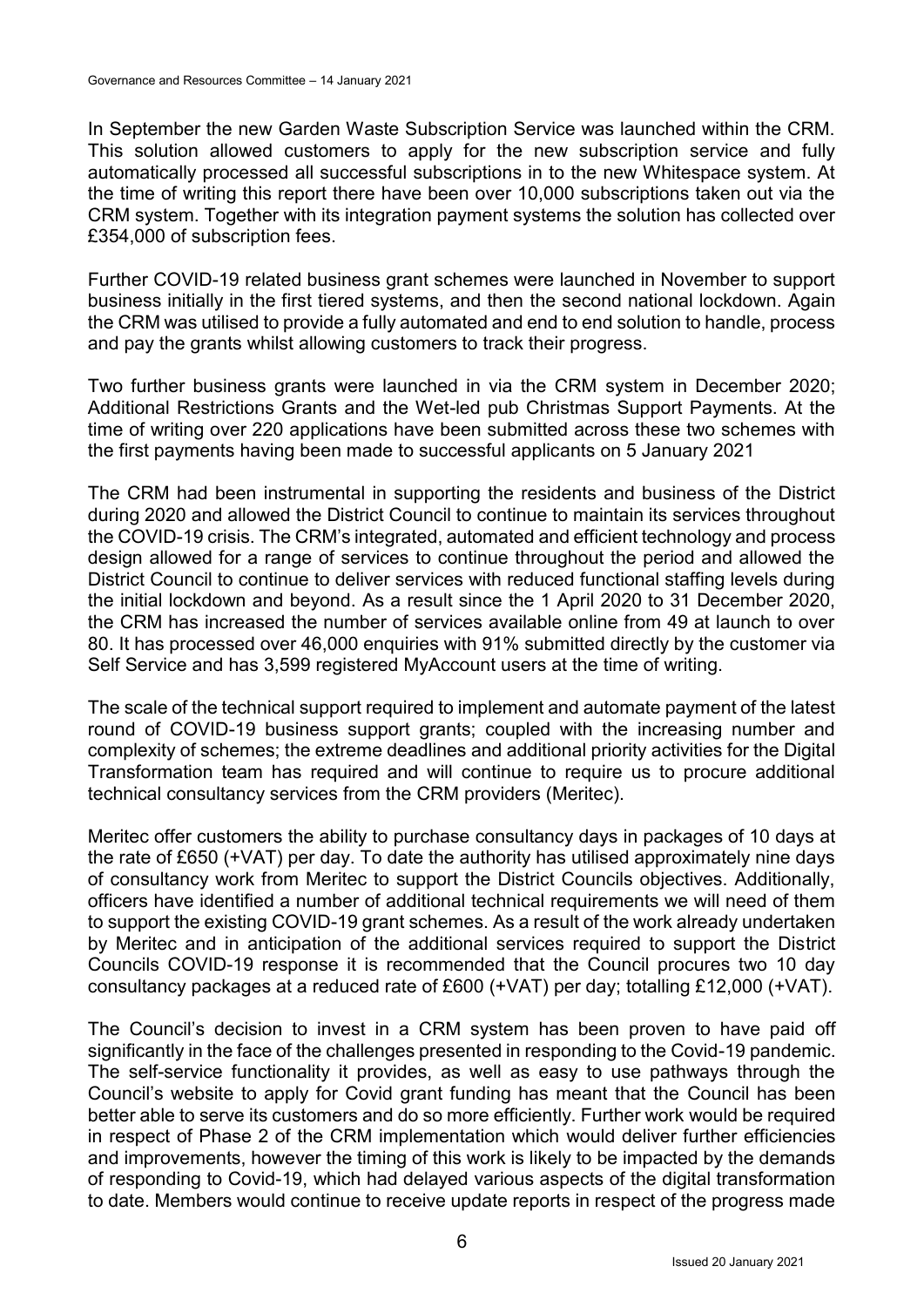Governance and Resources Committee – 14 January 2021

in implementing the CRM and demonstrating where improvements have been made and efficiencies realised.

It was moved by Councillor David Chapman, seconded by Councillor Tom Donnelly and

| <b>Resolved</b><br>(Unanimously) | 1. That the report be noted.<br>2. That approval be given to a supplementary revenue estimate<br>for 2020/21 in the sum of £12,000, to be financed from the<br>Additional Burdens Grant awarded to the Council from central<br>Government to continue to enable the Council to provide an<br>effective COVID-19 response and to support the District's |
|----------------------------------|--------------------------------------------------------------------------------------------------------------------------------------------------------------------------------------------------------------------------------------------------------------------------------------------------------------------------------------------------------|
|                                  | businesses                                                                                                                                                                                                                                                                                                                                             |

The Chairman declared the motion CARRIED.

### **216/20 – TREASURY MANAGEMENT OUTTURN 2019/20 & MID-YEAR REPORT FOR 2020/21**

The Committee considered a report seeking approval for the Treasury Management Outturn report for 2019/20 & Mid-Year report for 2020/21.

The Director of Resources gave a brief introduction and clarification on the content of the report.

The Council was required to receive and approve, as a minimum, three main reports each year, which incorporated a variety of policies, estimates and actuals.

**The Treasury Strategy** – The first, and most important, report covers:

- The treasury management strategy (how the investments and borrowings are to be organised) including treasury indicators); and
- A treasury management investment strategy (the parameters on how investments are to be managed).

**A mid-year treasury management report** – This updated members with the progress of the capital position, amending prudential indicators as necessary, and whether any policies requiring revision.

**An annual treasury report** – This provided details of actual treasury operations compared to the estimates within the strategy

The report highlighted there was one breach where a significant amount of Covid-19 grant funding had been received from the government on 1<sup>st</sup> April 2020 that had not been foreseen when the Treasury Management Strategy was approved by Council on 5 March 2020. This meant that the limits on deposits with counterparties set out in the Treasury Management Strategy had been breached by up to £8m for a period of 34 days. The excess funds were diversified over a range of money market funds and had a credit rating of AA-, therefore the financial risk was low. This breach was reported to the Council's Monitoring Officer and was rectified on the 5th May 2020. The Grant money was disbursed by the end of September.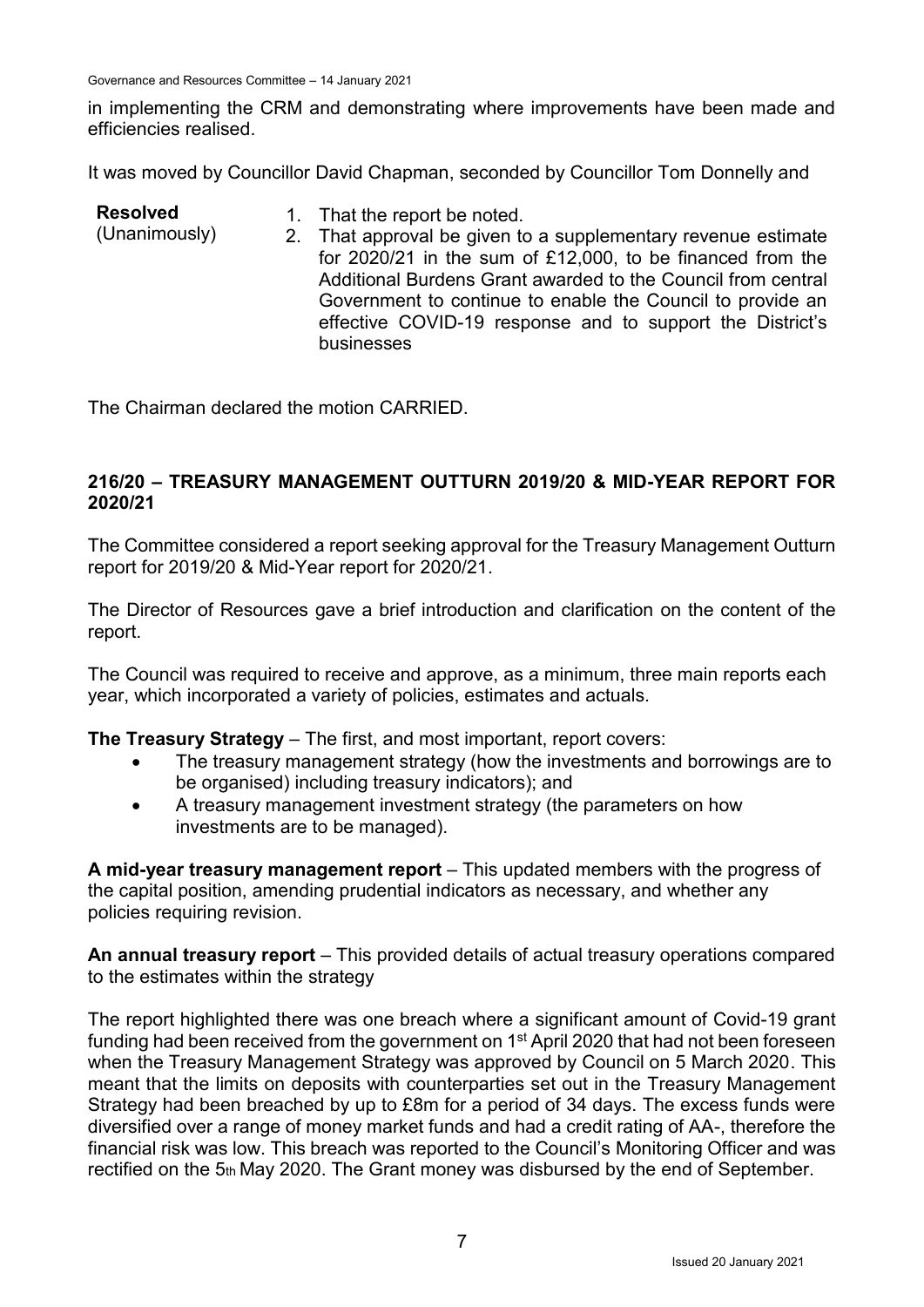It was moved by Councillor Garry Purdy, seconded by Councillor Tom Donnelly and

**RESOLVED** (unanimously) That the Treasury Management Out turn for 2019/20 and Mid-Year Report for 2020/21 be approved.

The Chairman declared the motion CARRIED.

# **217/20 – PROPOSED AGILE WORKING POLICY**

The Joint Consultative Group on 17 December had recommended that Governance and Resources Committee adopt the proposed Agile Working Policy as a new employment policy replacing the existing Home Working Policy It was noted that the Council's approach to Agile Working would be reviewed periodically, learning from the implementation of the policy and changes in service need and enabling technology.

It was moved by Councillor Susan Hobson, seconded by Councillor Tom Donnelly and

**RESOLVED** KESULVED<br>(unanimously) That the Agile Working Policy be adopted.

The Chairman declared the motion CARRIED.

# **218/20 – JOINT CONSULTATIVE GROUP: MINUTES**

Minutes of the Joint Consultative Group meetings held on:

23 September 2020 and 17 December 2020

It was moved by Councillor Tom Donnelly, seconded by Councillor Peter Slack and

#### **RESOLVED**

(unanimously)

The Chairman declared the motion CARRIED.

#### **219/20 – EXCLUSION OF THE PUBLIC AND PRESS**

It was moved by Councillor Susan Bull, seconded by Councillor Garry Purdy and

**RESOLVED** (Unanimously) That in accordance with Section 100(a) of the Local Government Act 1972 the public and press be excluded because it is likely that the nature of the business to be transacted would result in exempt information being disclosed.

At this point the Committee excluded the public and press because in considering write offs, Members would need to consider personal information relating to the write off.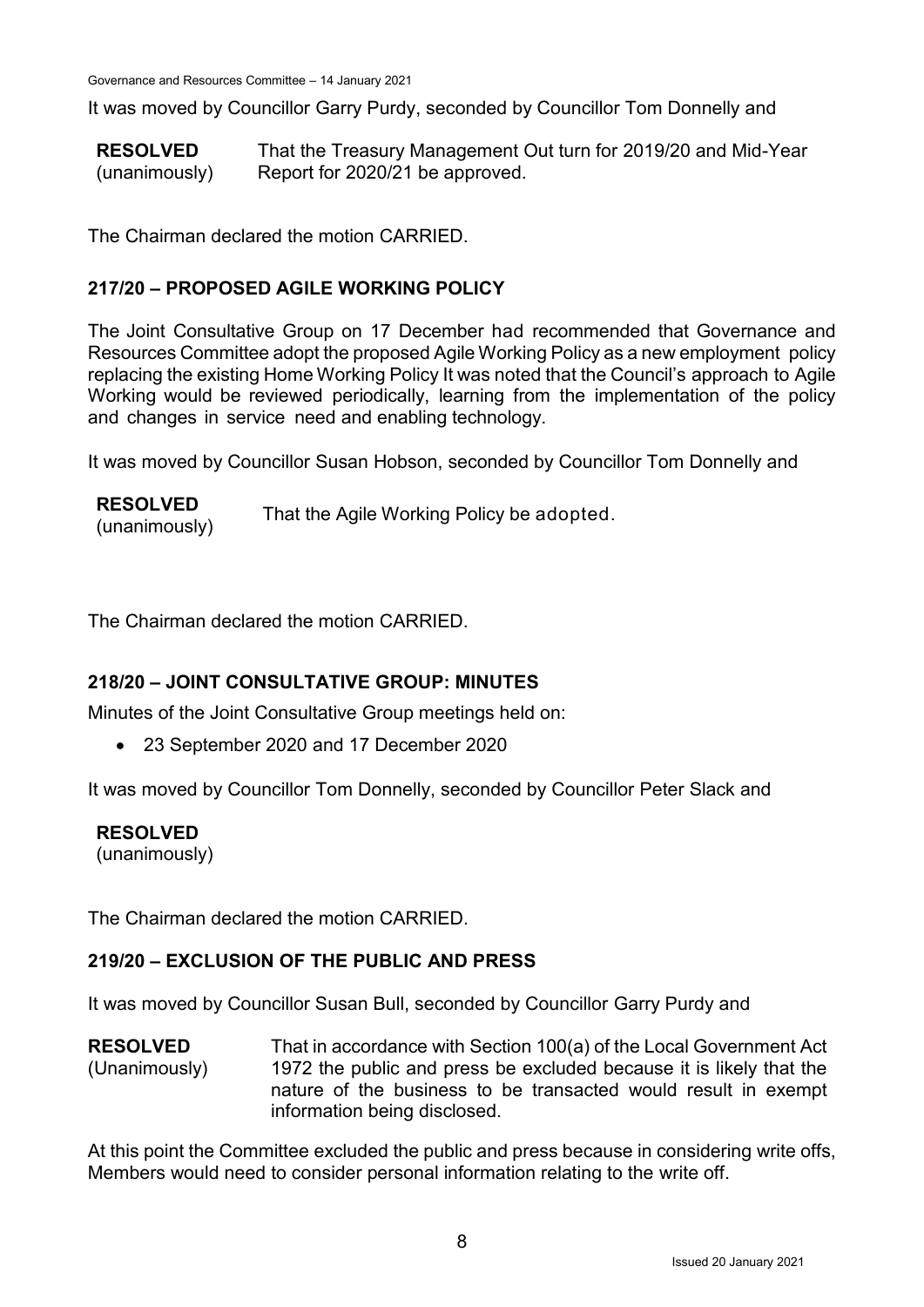### **220/20 – WRITE OFFS RELATING TO BACKDATING OF COUNCIL TAX BILLS FOR PROPERTIES INDENTIFIED IN DATA MATCHING EXERCISE – Appendices Exempt**

The Committee considered a report seeking approval for the write off of individual debts arising from council tax backdating cases where the amount requested for write off in each case exceeds £10,000, in accordance with the Council's Financial Regulations.

The Director of Resources presented the cases as detailed in the Appendix:

# **Case 1**

The Director of Resources stated the occupier had disabilities, no longer owned this property and was living in a nursing home**,** might have been entitled to Council Tax Support or reliefs for part of the time she occupied the property and had no means of paying the outstanding amount.

Committee Members were satisfied this was a genuine case.

It was moved by Councillor Garry Purdy, seconded by Councillor Jaqueline Allison and

**RESOLVED** (unanimously) To award exemptions where evidence supports it, then write off the balance relating to 01/01/1993 to 01/01/2019

The Chairman declared the motion CARRIED.

#### **Case 2**

The Director of Resources stated that the occupant had agreed to pay the backdated charges from 1st April 2014 and the Committee was asked to consider write off of arrears before that date.

Members were satisfied this was a genuine case.

It was moved by Councillor Sue Bull, seconded by Councillor Susan Hobson and

Councillor Chapman abstain from voting has he knew the property.

**RESOLVED** (unanimously) To allow the customer to enter into a payment plan with up to 5 years to pay the arrears for the period from 1st April 2014.

To write off the amount of £25,561.27 to cover the charge from 1 January 1997 to 31 March 2014, after applicable discounts.

The Chairman declared the motion CARRIED.

#### **Case 3**

The Director of Resources stated that although the property had been completed on 18.03.2013, and the occupier's solicitor had sent letters on completion and thereafter, these had been sent to building control and not forwarded to Council Tax. The occupier's solicitor